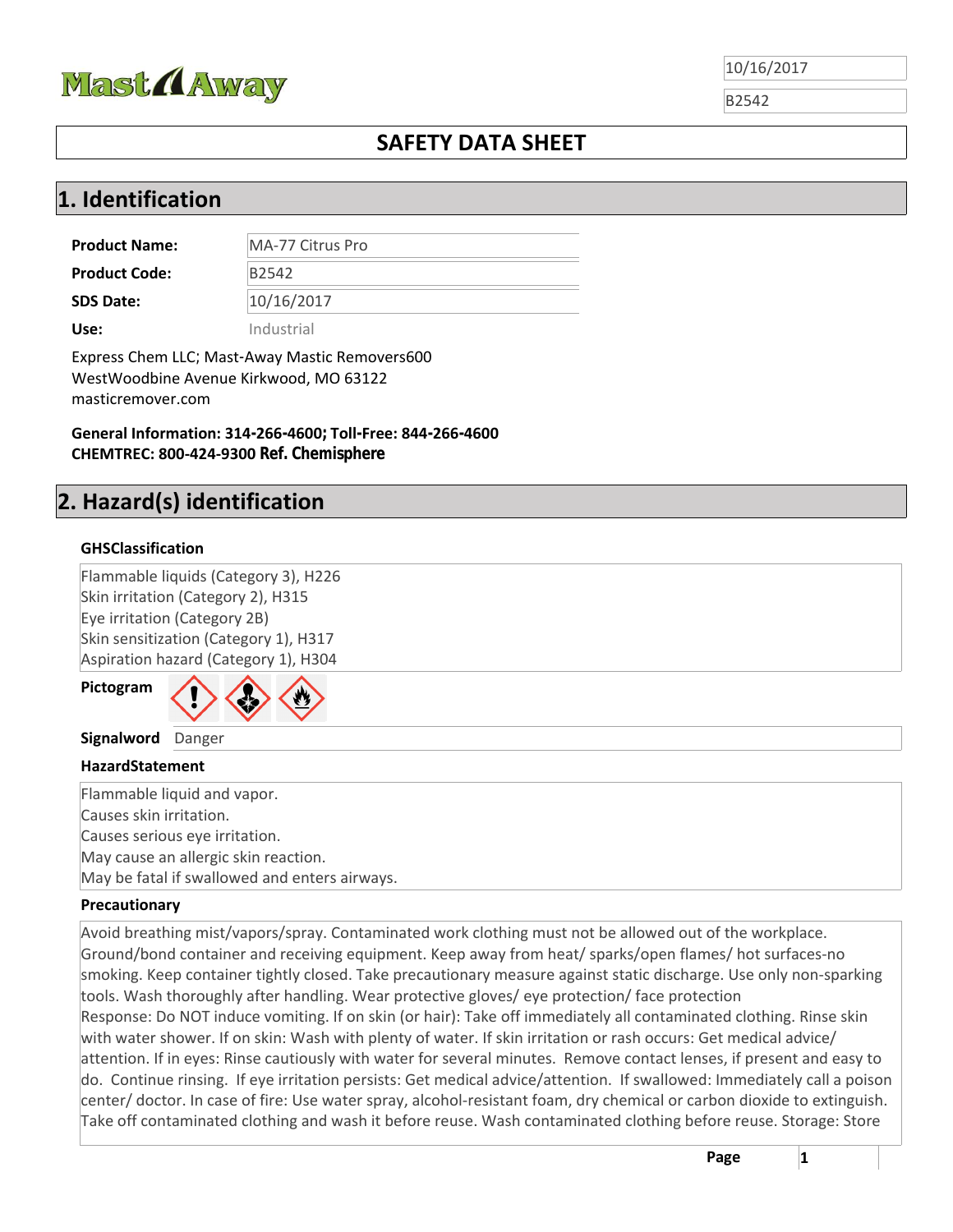

B2542

in a well‐ventilated place. Keep cool. Store locked up. Disposal: Dispose of contents/ container in accordance with local/ regional/ national/ international regulations.

**Hazards not otherwise classified:**  Not available

## **3. Composition/information on ingredients**

| <b>Name</b>              | <b>CAS</b>  | Concentration |
|--------------------------|-------------|---------------|
| Nonylphenol, ethoxylated | 127087-87-0 | $1 - 20$      |
| D-Limonene               | 5989-27-5   | 70-100        |

#### **4. First‐aid measures**

| <b>General Advice</b>   | Consult a physician. Show this safety data sheet to the doctor in attendance. Move out of<br>dangerous area.                   |  |
|-------------------------|--------------------------------------------------------------------------------------------------------------------------------|--|
| If Inhaled              | If breathed in, move person into fresh air. If not breathing, give artificial respiration. Consult<br>a physician.             |  |
| In Case of Skin Contact | Wash off with soap and plenty of water. Consult a physician.                                                                   |  |
| In Case of Eye Contact  | Flush eyes with water as a precaution.                                                                                         |  |
| <b>If Swallowed</b>     | Do NOT induce vomiting. Never give anything by mouth to an unconscious person. Rinse<br>mouth with water. Consult a physician. |  |

#### **Most important symptoms and effects, both acute and delayed**

The most important known symptoms and effects are described in the labelling (see section 2.2) and/or in section 11

#### **Indications of any immediate medical attention and special treatment needed**

No data available

### **5. Fire‐fighting measures**

| <b>Extinguishing Media</b>     | Use water spray, alcohol-resistant foam, dry chemical or carbon dioxide. |  |
|--------------------------------|--------------------------------------------------------------------------|--|
| <b>Special Hazards</b>         | Carbon oxides                                                            |  |
| <b>Advice for firefighters</b> | Wear self-contained breathing apparatus for firefighting if necessary.   |  |
| <b>Further Information</b>     | Use water spray to cool unopened containers.                             |  |

#### **6. Accidental release measures**

#### **Personal precautions, protective equipment, and emergency procedures**

Use personal protective equipment. Avoid breathing vapors, mist or gas. Ensure adequate ventilation. Remove all sources of ignition. Evacuate personnel to safe areas. Beware of vapors accumulating to form explosive concentrations. Vapors can accumulate in low areas.

#### **Environmental precautions** Prevent further leakage or spillage if safe to do so. Do not let product enter drains. Discharge into the environment must be avoided.

#### **Methods and materials for containment and cleaning up**

Contain spillage, and then collect with an electrically protected vacuum cleaner or by wet‐brushing and place in container for disposal according to local regulations (see section 13).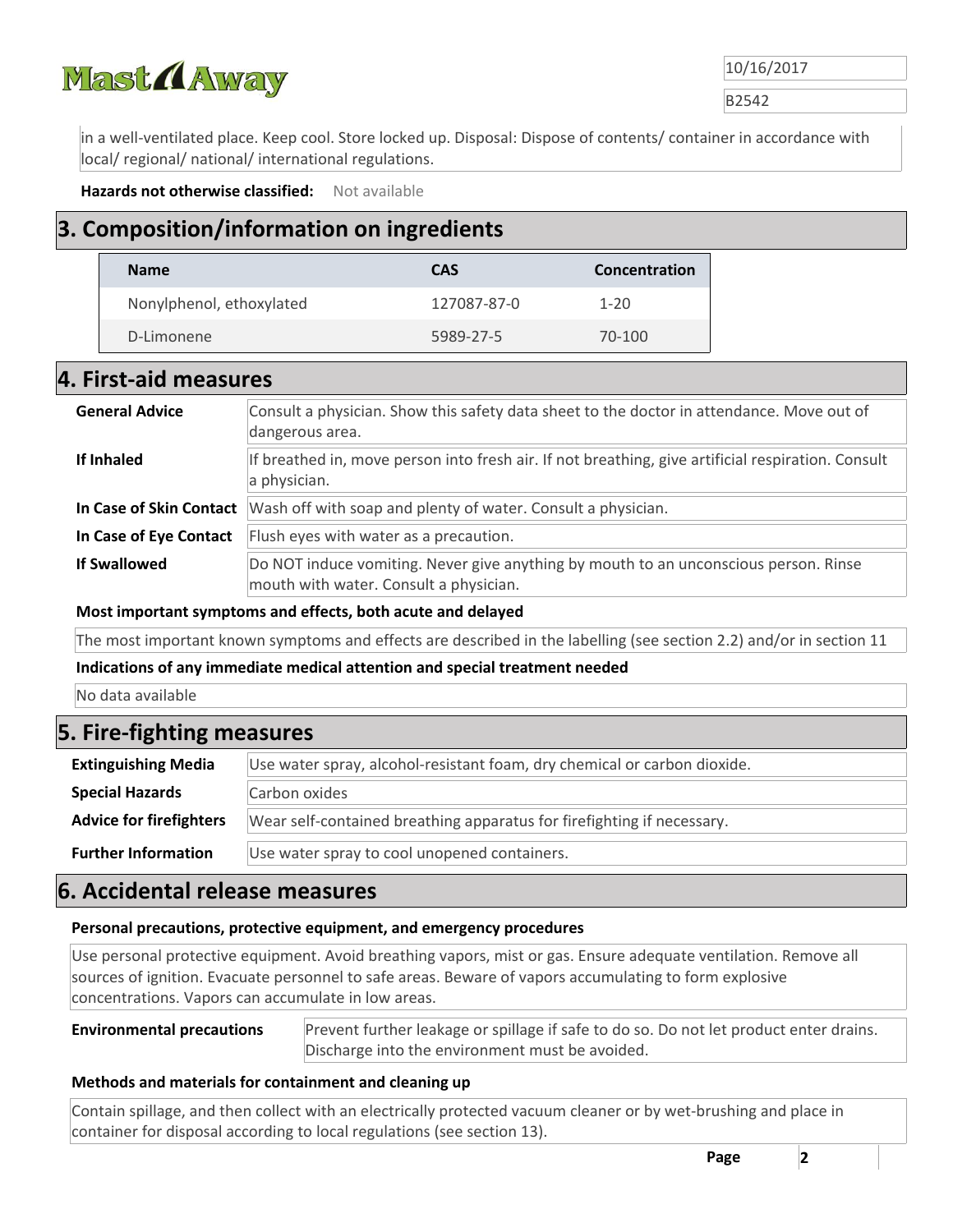

B2542

## **7. Handling and storage**

**Safe Handling** Avoid contact with skin and eyes. Avoid inhalation of vapor or mist. Keep away from sources of ignition ‐ No smoking.Take measures to prevent the build up of electrostatic charge.

Safe Storage Keep container tightly closed in a dry and well-ventilated place. Containers which are opened must be carefully resealed and kept upright to prevent leakage.

## **8. Exposure controls/personal protection**

| Name                          |                                                | CAS               |                                                                                                                                                                                                                                                                     |                                                                                                                                                                                                                                                                                      |
|-------------------------------|------------------------------------------------|-------------------|---------------------------------------------------------------------------------------------------------------------------------------------------------------------------------------------------------------------------------------------------------------------|--------------------------------------------------------------------------------------------------------------------------------------------------------------------------------------------------------------------------------------------------------------------------------------|
| Nonylphenol, ethoxylated      |                                                |                   | 127087-87-0                                                                                                                                                                                                                                                         |                                                                                                                                                                                                                                                                                      |
| <b>OSHA TWA</b>               | <b>OSHA STEL</b>                               | <b>ACGIH TWA</b>  | <b>ACGIH STEL</b>                                                                                                                                                                                                                                                   |                                                                                                                                                                                                                                                                                      |
| No data available             | No data available                              | No data available | No data available                                                                                                                                                                                                                                                   |                                                                                                                                                                                                                                                                                      |
| D-Limonene                    |                                                |                   | 5989-27-5                                                                                                                                                                                                                                                           |                                                                                                                                                                                                                                                                                      |
| <b>OSHA TWA</b>               | <b>OSHA STEL</b>                               | <b>ACGIH TWA</b>  | <b>ACGIH STEL</b>                                                                                                                                                                                                                                                   |                                                                                                                                                                                                                                                                                      |
| Not Available                 | Not Available                                  | 20 ppm            | Not Available                                                                                                                                                                                                                                                       |                                                                                                                                                                                                                                                                                      |
| <b>Engineering Control</b>    | breaks and at the end of workday.              |                   |                                                                                                                                                                                                                                                                     | Handle in accordance with good industrial hygiene and safety practice. Wash hands before                                                                                                                                                                                             |
| <b>Eye/Face Protection</b>    |                                                |                   | Face shield and safety glasses Use equipment for eye protection tested and approved<br>under appropriate government standards such as NIOSH (US) or EN 166(EU).                                                                                                     |                                                                                                                                                                                                                                                                                      |
| <b>Skin Protection</b>        | good laboratory practices. Wash and dry hands. |                   |                                                                                                                                                                                                                                                                     | Handle with nitrile rubber gloves. Gloves must be inspected prior to use. Use proper glove<br>removal technique (without touching glove's outer surface) to avoid skin contact with this<br>product. Dispose of contaminated gloves after use in accordance with applicable laws and |
| <b>Body Protection</b>        |                                                |                   | The type of protective equipment must be selected according to the concentration and<br>amount of the dangerous substance at the specific workplace.                                                                                                                | Complete suit protecting against chemicals, Flame retardant antistatic protective clothing.,                                                                                                                                                                                         |
| <b>Respiratory Protection</b> |                                                |                   | Where risk assessment shows air-purifying respirators are appropriate use a full-face<br>respirator with multipurpose combination (US) or type ABEK (EN 14387) respirator<br>cartridges as a backup to engineering controls. If the respirator is the sole means of | protection, use a full-face supplied air respirator. Use respirators and components tested<br>and approved under appropriate government standards such as NIOSH (US) or CEN (EU).                                                                                                    |
|                               |                                                |                   |                                                                                                                                                                                                                                                                     |                                                                                                                                                                                                                                                                                      |

#### **Control of Environmental Exposure**

Prevent further leakage or spillage if safe to do so. Do not let product enter drains. Discharge into the environment must be avoided.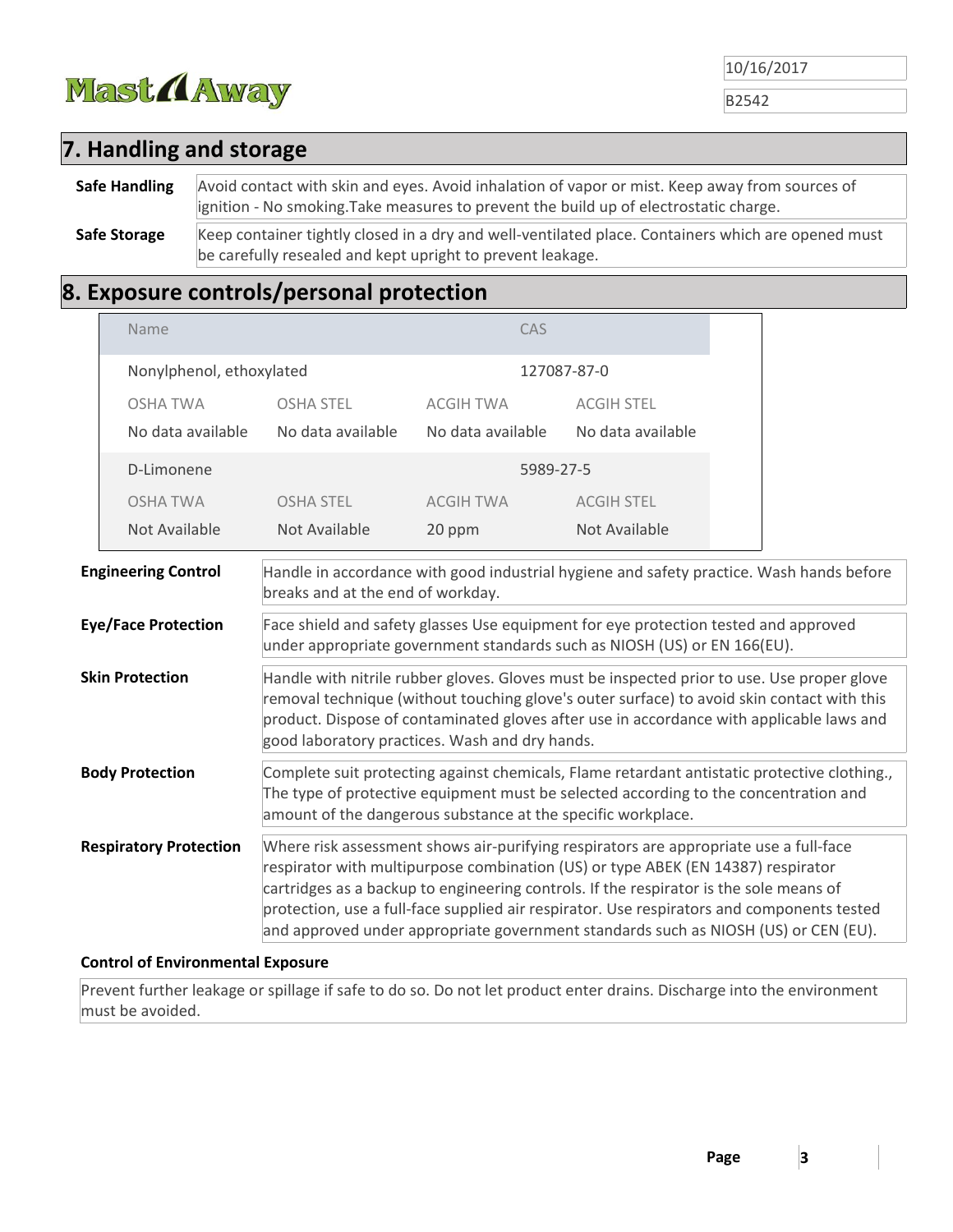

B2542

# **9. Physical and chemical properties**

| Appearance D-Limonene                            | Liquid                                    |
|--------------------------------------------------|-------------------------------------------|
| Odor<br>D-Limonene                               | characteristic                            |
| <b>Odor Threshold</b><br>D-Limonene              | No data available                         |
| D-Limonene<br>рH                                 | No data available                         |
| <b>Melting/Freezing Point</b><br>D-Limonene      | Melting point/range: -74.3 °C (-101.7 °F) |
| <b>Initial Boiling Point/Range</b><br>D-Limonene | 175 - 176 °C (347 - 349 °F)               |
| <b>Flash Point</b><br>D-Limonene                 | 50 °C (122 °F)                            |
| <b>Evaporation Rate</b> D-Limonene               | No data available                         |
| <b>Flammability</b><br>D-Limonene                | No data available                         |
| <b>Upper Explosion Limit</b><br>D-Limonene       | 6.1%                                      |
| <b>Lower Explosion Limit</b><br>D-Limonene       | 0.7%                                      |
| Vapor Pressure D-Limonene                        | 50 hPa (38 mmHg) at ca.50 °C (122 °F)     |
| <b>Vapor Density</b><br>D-Limonene               | $4.70 - (Air = 1.0)$                      |
| <b>Relative Density</b><br>D-Limonene            | 0.84 g/cm3 at 25 °C (77 °F)               |
| <b>Water Solubility</b><br>D-Limonene            | immiscible                                |
| <b>Partition Coefficient</b><br>D-Limonene       | log Pow: 4.2                              |
| <b>Auto Ignition Temperature</b><br>D-Limonene   | 245 °C (473 °F) at 995 hPa (746 mmHg)     |
| <b>Decomposition Temperature</b><br>D-Limonene   | No data available                         |
| <b>Viscosity</b><br>D-Limonene                   | No data available                         |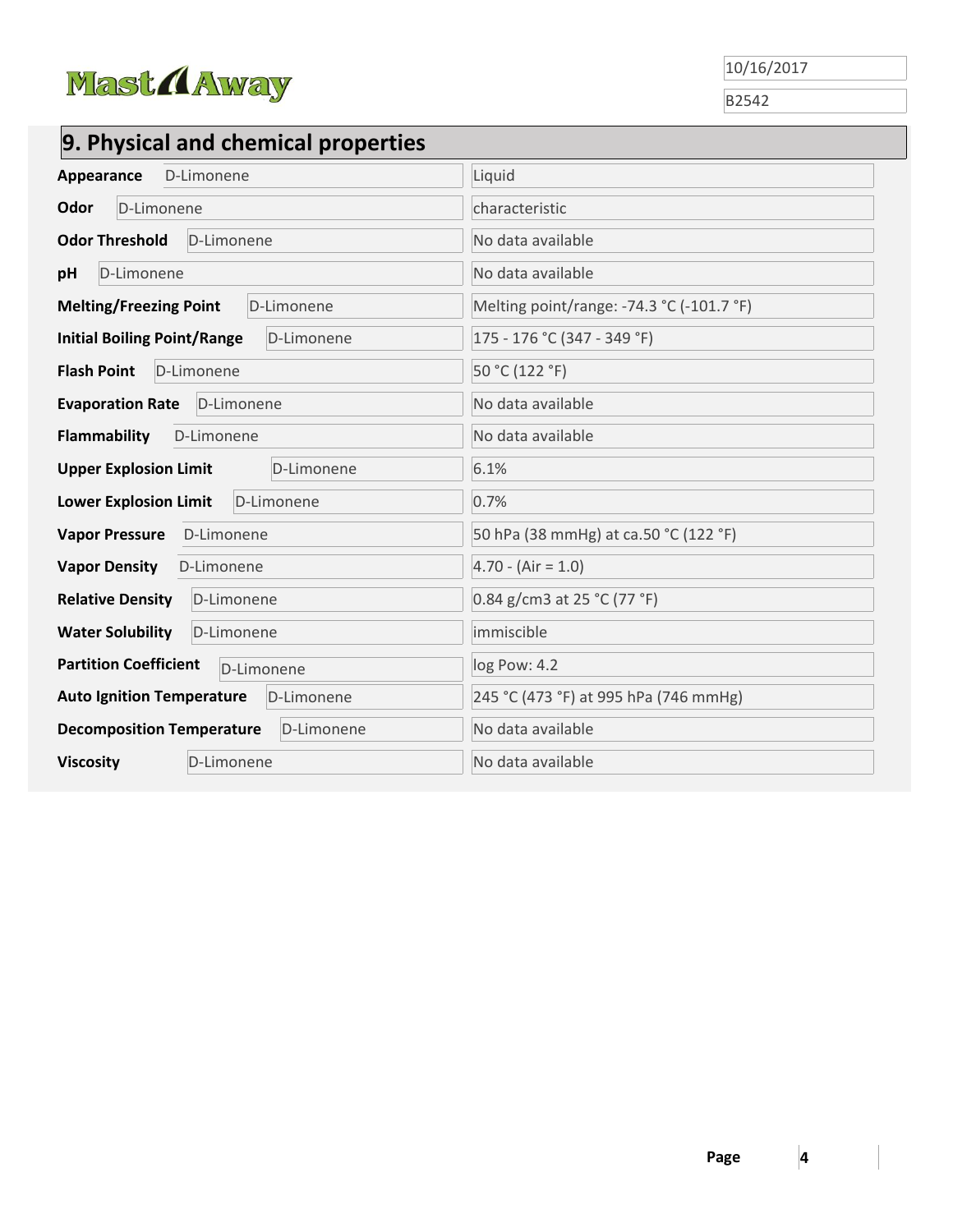

B2542

# **10. Stability and reactivity**

| Reactivity                                                   | No data available                                 |  |  |
|--------------------------------------------------------------|---------------------------------------------------|--|--|
| <b>Chemical Stability</b>                                    | Stable under recommended storage conditions.      |  |  |
| <b>Possibility of Hazardous Reactions</b>                    | No data available                                 |  |  |
| <b>Conditions to Avoid</b>                                   | Heat, flames and sparks.                          |  |  |
|                                                              | Strong oxidizing agents<br>Incompatible materials |  |  |
| <b>Hazardous Decomposition Products</b><br>No data available |                                                   |  |  |

# **11. Toxicological information**

| <b>Name</b>                   |                                                                                              | <b>CAS</b>                                                                       |
|-------------------------------|----------------------------------------------------------------------------------------------|----------------------------------------------------------------------------------|
| Nonylphenol, ethoxylated      |                                                                                              | 127087-87-0                                                                      |
| Oral - Rat - >3310 ml/kg      |                                                                                              |                                                                                  |
| Inhalation: No data available |                                                                                              |                                                                                  |
| Dermal - Rabbit - >2000 ml/kg |                                                                                              |                                                                                  |
|                               | Skin corrosion/irritation Causes skin irritation                                             |                                                                                  |
|                               | Serious eye damage/eye irritation Causes serious eye damage                                  |                                                                                  |
|                               | Respiratory or skin sensitization This component is not expected to cause skin sensitization |                                                                                  |
| <b>Germ cell mutagenicity</b> | No data available                                                                            |                                                                                  |
| Carcinogenicity               | ACGIH, or OSHA                                                                               | Not identified as probable, possible or confirmed human carcinogen by IARC, NTP, |
| Reproductive                  |                                                                                              | This component is not expected to cause reproductive or developmental effects.   |
| <b>Additional information</b> | No data available                                                                            |                                                                                  |
|                               |                                                                                              |                                                                                  |
|                               |                                                                                              |                                                                                  |
|                               |                                                                                              |                                                                                  |
|                               |                                                                                              |                                                                                  |
|                               |                                                                                              |                                                                                  |
|                               |                                                                                              |                                                                                  |
|                               |                                                                                              |                                                                                  |
|                               |                                                                                              |                                                                                  |
|                               |                                                                                              |                                                                                  |
|                               |                                                                                              |                                                                                  |
|                               |                                                                                              |                                                                                  |
|                               |                                                                                              |                                                                                  |
|                               |                                                                                              |                                                                                  |
|                               |                                                                                              |                                                                                  |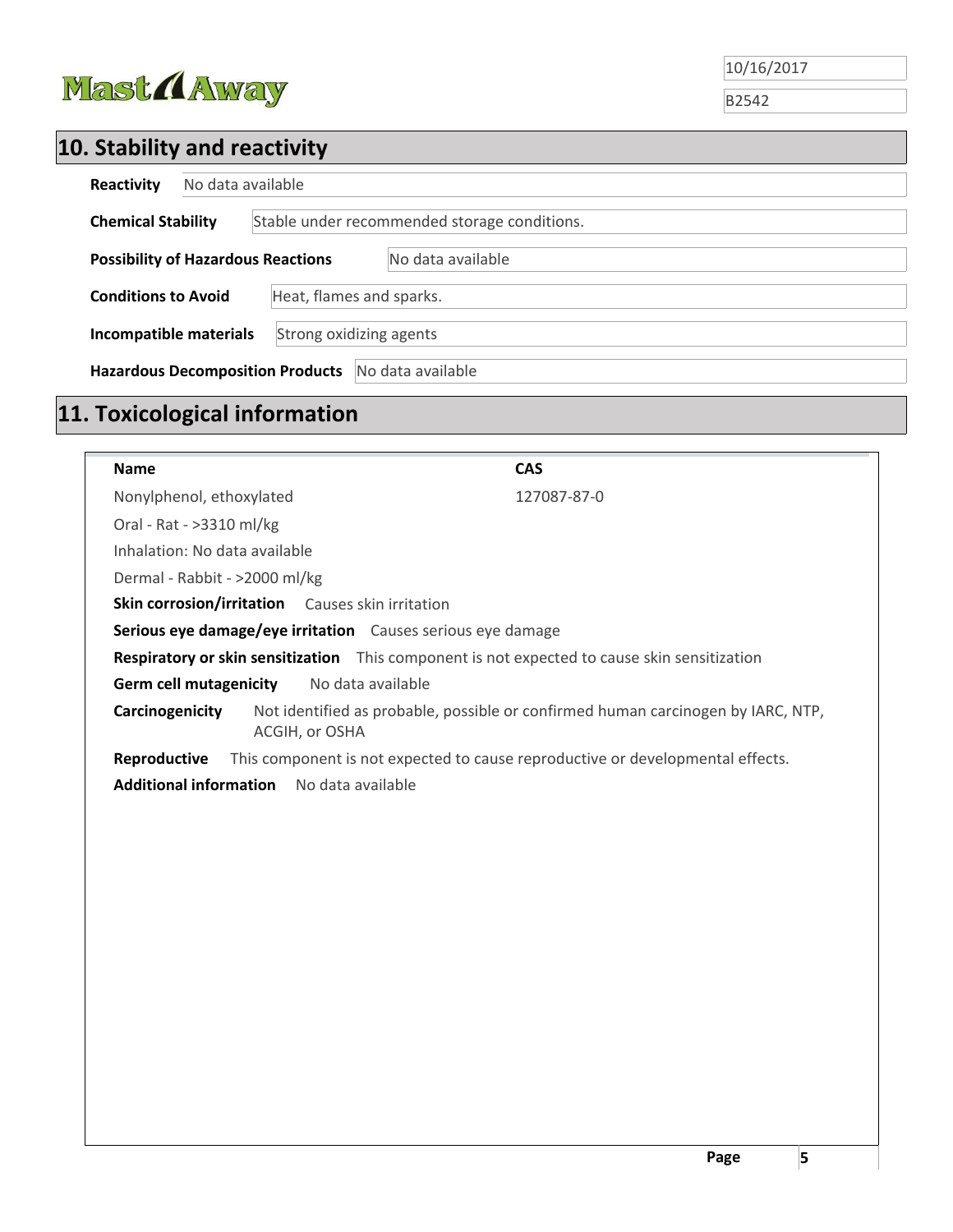

B2542

| <b>CAS</b><br><b>Name</b>                                                          |                                                                                      |
|------------------------------------------------------------------------------------|--------------------------------------------------------------------------------------|
| D-Limonene                                                                         | 5989-27-5                                                                            |
| LD50 Oral - Rat - 4,400 mg/kg                                                      |                                                                                      |
| Inhalation: No data available                                                      |                                                                                      |
| LD50 Dermal - Rabbit - $>$ 5,000 mg/kg                                             |                                                                                      |
| Skin corrosion/irritation No data available                                        |                                                                                      |
| Serious eye damage/eye irritation Result: No eye irritation                        |                                                                                      |
| Respiratory or skin sensitization Result: May cause sensitisation by skin contact. |                                                                                      |
| <b>Germ cell mutagenicity</b> Result: negative                                     |                                                                                      |
| Carcinogenicity                                                                    | IARC: 3 - Group 3: Not classifiable as to its carcinogenicity to humans (D-Limonene) |
| Reproductive<br>No data available                                                  |                                                                                      |
| <b>Additional information</b> no data available                                    |                                                                                      |

## **12. Ecological information**

| <b>Name</b>              | <b>CAS</b>  | <b>Toxicity</b>                                                                                                                                                                                                                        |
|--------------------------|-------------|----------------------------------------------------------------------------------------------------------------------------------------------------------------------------------------------------------------------------------------|
| Nonylphenol, ethoxylated | 127087-87-0 | LC50 - fish - $>10$ mg/l, 96 hours Aquatic<br>Ecotoxicity                                                                                                                                                                              |
| D-Limonene               | 5989-27-5   | flow-through test LC50 - Pimephales promelas<br>(fathead minnow) - 0.72 mg/l - 96 h<br>Immobilization EC50 - Daphnia magna (Water<br>flea) - 0.36 mg/l - 48 h<br>Toxicity to bacteria EC50 - Sludge Treatment -<br>$3.94 \text{ mg/l}$ |

## **13. Disposal considerations**

Dispose of contents/container in accordance with local/regional/national/international regulations.

## **14. Transport information**

| <b>Proper Shipping Name</b>  | Terpene Hydrocarbons, n.o.s. (Marine Pollutant) |  |
|------------------------------|-------------------------------------------------|--|
| <b>Hazard Class</b>          |                                                 |  |
| <b>Identification Number</b> | UN2319                                          |  |
| <b>Packing Group</b>         | Ш                                               |  |
| Label                        | Flammable                                       |  |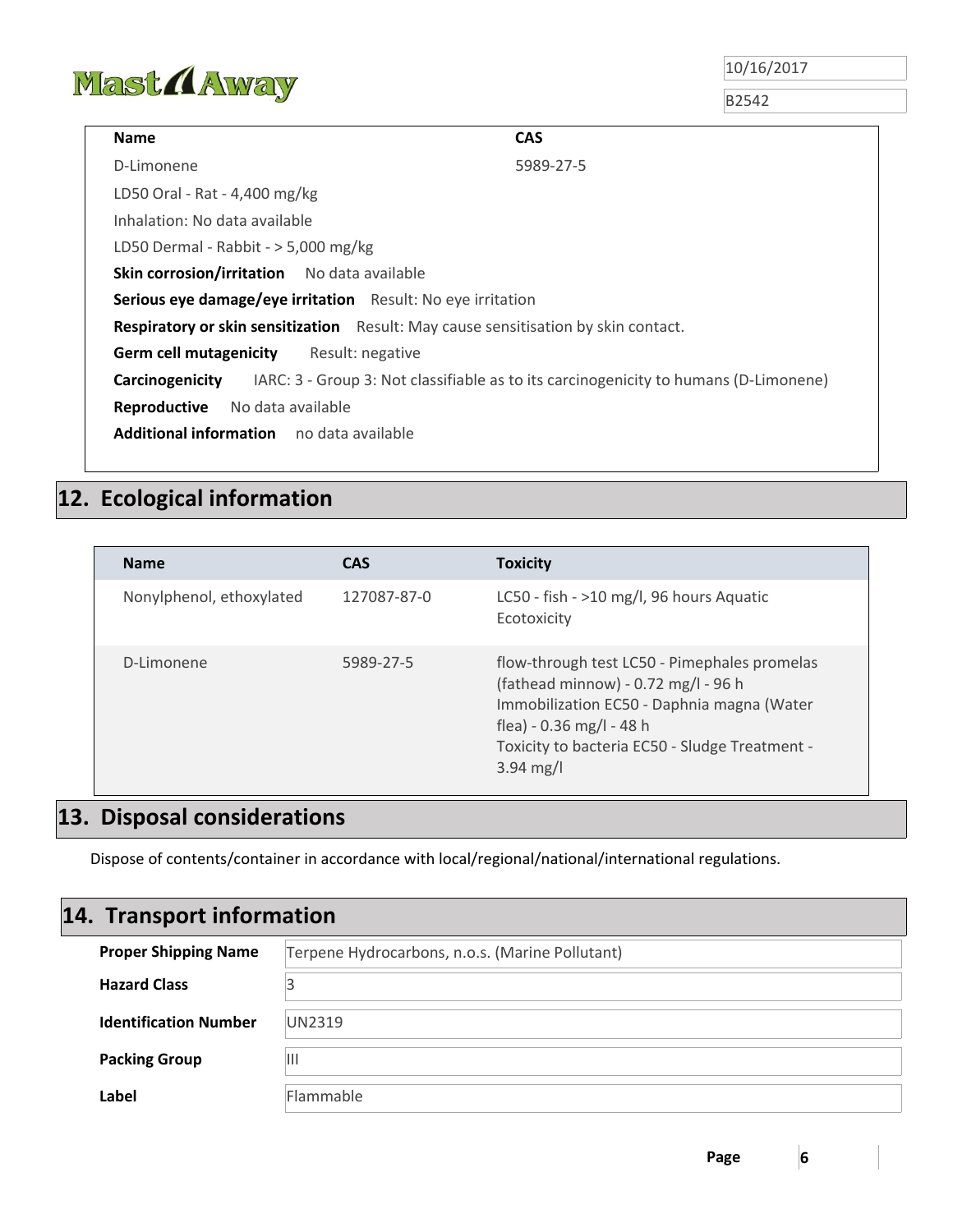

B2542

# **15. Regulatory information**

| <b>Name</b>                                                                                            | <b>CAS</b>                                                                               |  |
|--------------------------------------------------------------------------------------------------------|------------------------------------------------------------------------------------------|--|
| Nonylphenol, ethoxylated                                                                               | 127087-87-0                                                                              |  |
| SARA 302/304                                                                                           | No components were identified                                                            |  |
| <b>SARA 313</b>                                                                                        | No components were identified                                                            |  |
| <b>CERCLA</b>                                                                                          | No components were identified                                                            |  |
| SARA 311/312                                                                                           | No components were identified                                                            |  |
| <b>PROP 65</b>                                                                                         | No components were identified                                                            |  |
| inventory.                                                                                             | This product and/or its components are listed on the Toxic Substances Control Act (TSCA) |  |
| <b>Name</b>                                                                                            | <b>CAS</b>                                                                               |  |
| D-Limonene                                                                                             | 5989-27-5                                                                                |  |
| <b>SARA 302/304</b>                                                                                    | No components were identified                                                            |  |
| <b>SARA 313</b>                                                                                        | No components were identified                                                            |  |
| <b>CERCLA</b>                                                                                          | No components were identified                                                            |  |
| SARA 311/312                                                                                           | Fire Hazard, Acute Health Hazard, Chronic Health Hazard                                  |  |
| <b>PROP 65</b>                                                                                         | No components were identified                                                            |  |
| This product and/or its components are listed on the Toxic Substances Control Act (TSCA)<br>inventory. |                                                                                          |  |